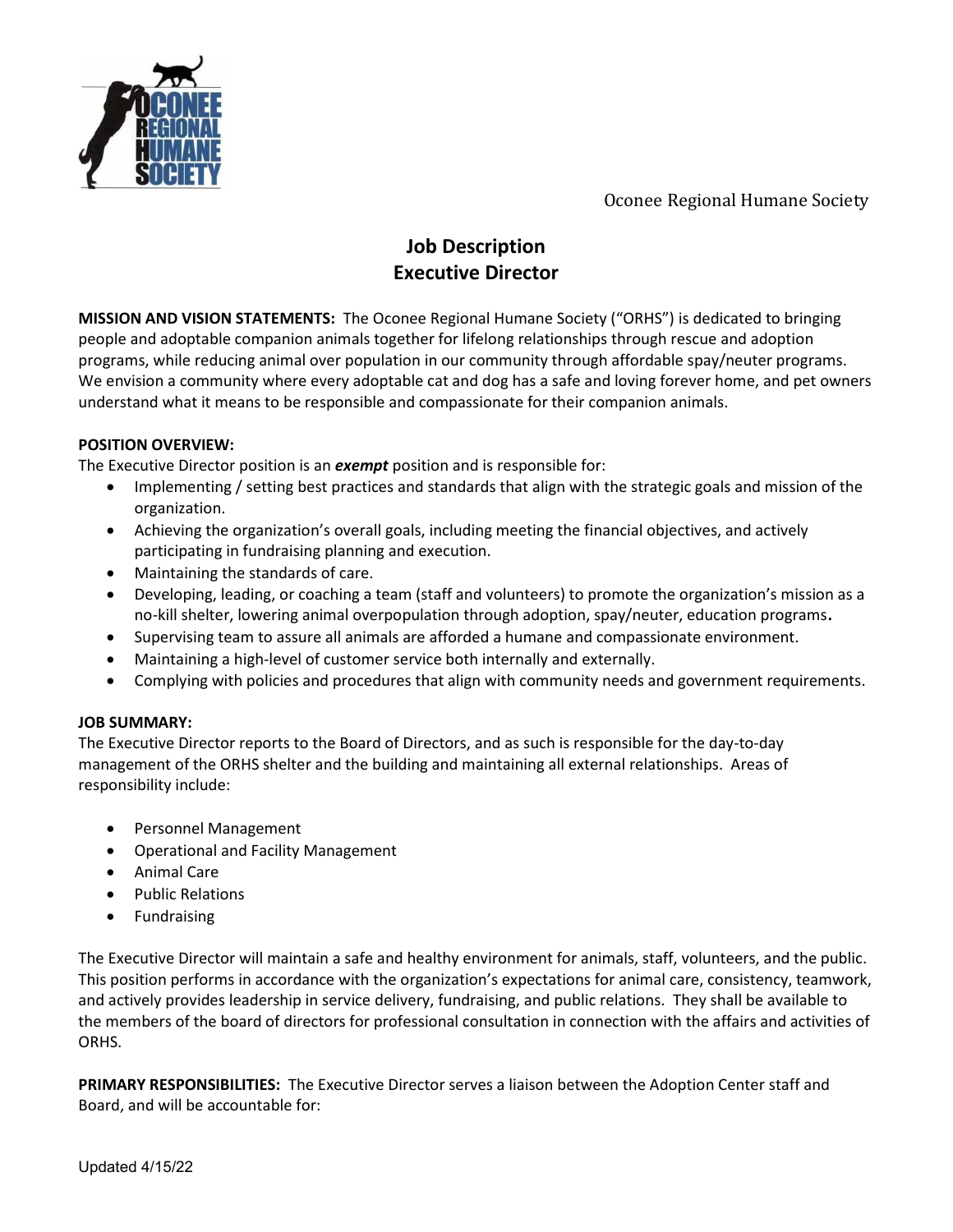

Oconee Regional Humane Society

#### Personnel Management

- Supervise the work of the Shelter staff and volunteers, including assurance that required training is conducted and in compliance with ORHS SOPs
- Build, develop, coach and lead team to ensure operational and strategic goals are met
- Ensure all staffing needs are met, inclusive of all aspects of the staffing cycle
- Perform duties staff typically performs on occasion due to small staff

#### Operational and Facility Management

- Oversee daily rounds by Shelter staff to monitor animal health, record maintenance, supplies and conformance with all federal, state, county and city laws and ordinances pertaining to animal welfare
- Develop training, policies, and protocol necessary to create safe and healthy work environment
- Monitor and assist in facilitating transfers to and from other facilities
- Manage Shelter Operating Budgets, and provide budget recommendations and project estimates
- Prepare monthly / annual reports summarizing program statistics, activities, issues
- Ensure that the Adoption Center is maintained in a neat, sanitary, and organized manner and operating within state Regulations; serve as the main point of contact for compliance and licensing
- Maintain Shelter Facility and Equipment, communicate needs to Board and landlord as appropriate

#### Animal Care

- Ensure all incoming dogs and cats in the care of ORHS are afforded the 5 Freedoms: Freedom from hunger and thirst, Freedom from discomfort, Freedom from pain, injury and/or disease, Freedom to express normal behavior, and Freedom from fear and distress
- Maintain sheltering best practices by following proper animal intake protocol, coordinating with clinical staff in making decisions about medical treatments, and building good working relationships with the veterinarians we use
- Planning, implementing, and monitoring humane action plans for all animals
- Manage Dog Training program to improve adoptability of dogs for use on as-needed basis

#### Public Relations and Fundraising

- Acts as a public relations agent for ORHS, representing (in a professional manner) ORHS to the public in support of our mission, vision, and values
- Actively build, coordinate, and evaluate strategic partnerships
- Collaborate with the Fundraising Committee regarding donor cultivation, grant writing, solicitation correspondence and articles and reports for the quarterly newsletter
- Assist the Board of Directors with fundraising activities

#### KNOWLEDGE, SKILLS, & ABILITIES:

Building and leading effective teams Public relations Strong marketing experience Fundraising Social media and the state of the Budget management Process management **Communication skills** 

Stakeholder Management Secure / maintain strategic partnerships

Updated 4/15/22